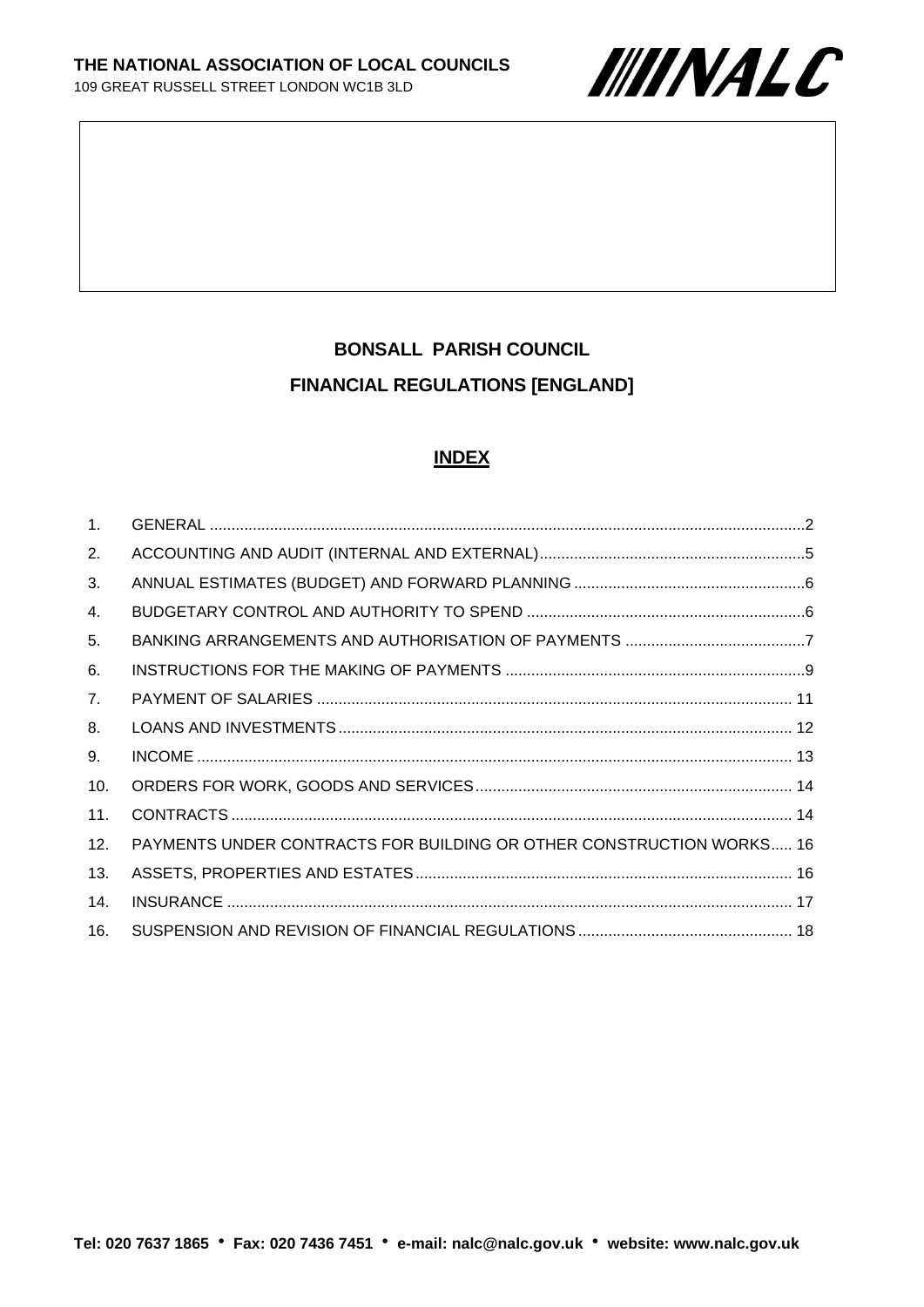These Financial Regulations were adopted by the Council at its Meeting held on 17 March 2015 (Reviewed 20-02-18 and 19-05-2020 and 17-05-2022).

## <span id="page-1-0"></span>**1. GENERAL**

- 1.1. These financial regulations govern the conduct of financial management by the council and may only be amended or varied by resolution of the council. Financial regulations are one of the council's three governing policy documents providing procedural guidance for members and officers. Financial regulations must be observed in conjunction with the council's standing orders<sup>1</sup> and any individual financial regulations relating to contracts.
- 1.2. The council is responsible in law for ensuring that its financial management is adequate and effective and that the council has a sound system of internal control which facilitates the effective exercise of the council's functions, including arrangements for the management of risk.
- 1.3. The council's accounting control systems must include measures:
	- for the timely production of accounts;
	- that provide for the safe and efficient safeguarding of public money;
	- to prevent and detect inaccuracy and fraud; and
	- identifying the duties of officers.
- 1.4. These financial regulations demonstrate how the council meets these responsibilities and requirements.
- 1.5. At least once a year, prior to approving the Annual Governance Statement, the council must review the effectiveness of its system of internal control which shall be in accordance with proper practices.
- 1.6. Any employee found to have deliberately and wilfully breached these Regulations in a manner which could be reasonably be expected to cause damage or unacceptable risk to the Council's finances could be accused of gross misconduct.
- 1.7. Members of Council are expected to follow the instructions within these Regulations and not to entice employees to breach them. Failure to follow instructions within these Regulations brings the office of councillor into disrepute.
- 1.8. The Responsible Financial Officer (RFO) holds a statutory office to be appointed by the council.

<sup>1</sup> Model standing orders for councils are available in Local Councils Explained © 2013 National Association of Local Councils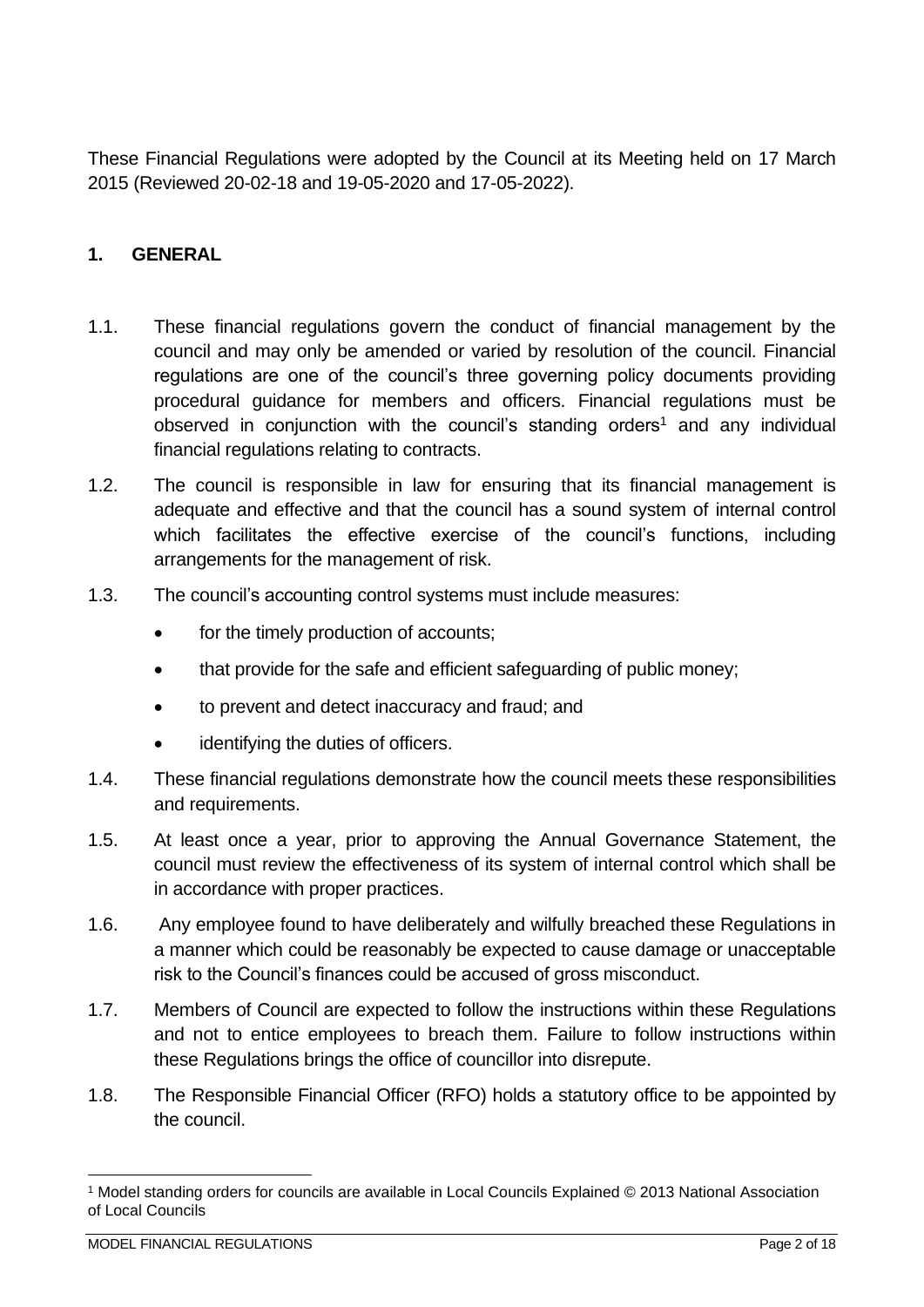- 1.9. The RFO;
	- acts under the policy direction of the council;
	- administers the council's financial affairs in accordance with all Acts, Regulations and proper practices;
	- determines on behalf of the council its accounting records and accounting control systems;
	- ensures the accounting control systems are observed;
	- maintains the accounting records of the council up to date in accordance with proper practices;
	- assists the council to secure economy, efficiency and effectiveness in the use of its resources; and
	- produces financial management information as required by the council.
- 1.10. The accounting records determined by the RFO shall be sufficient to show and explain the council's transactions and to enable the RFO to ensure that any income and expenditure account and statement of balances, or record of receipts and payments and additional information, as the case may be, or management information prepared for the council from time to time comply with the Accounts and Audit Regulations<sup>2</sup>.
- 1.11. The accounting records determined by the RFO shall in particular contain:
	- entries from day to day of all sums of money received and expended by the council and the matters to which the income and expenditure or receipts and payments account relate;
	- a record of the assets and liabilities of the council; and
	- wherever relevant, a record of the council's income and expenditure in relation to claims made, or to be made, for any contribution, grant or subsidy.
- 1.12. The accounting control systems determined by the RFO shall include:
	- procedures to ensure that the financial transactions of the council are recorded as soon as reasonably practicable and as accurately and reasonably as possible;
	- procedures to enable the prevention and detection of inaccuracies and fraud and the ability to reconstruct any lost records;
	- identification of the duties of officers dealing with financial transactions and division of responsibilities of those officers in relation to significant transactions;

<sup>2</sup> Accounts and Audit (England) Regulations 2011/817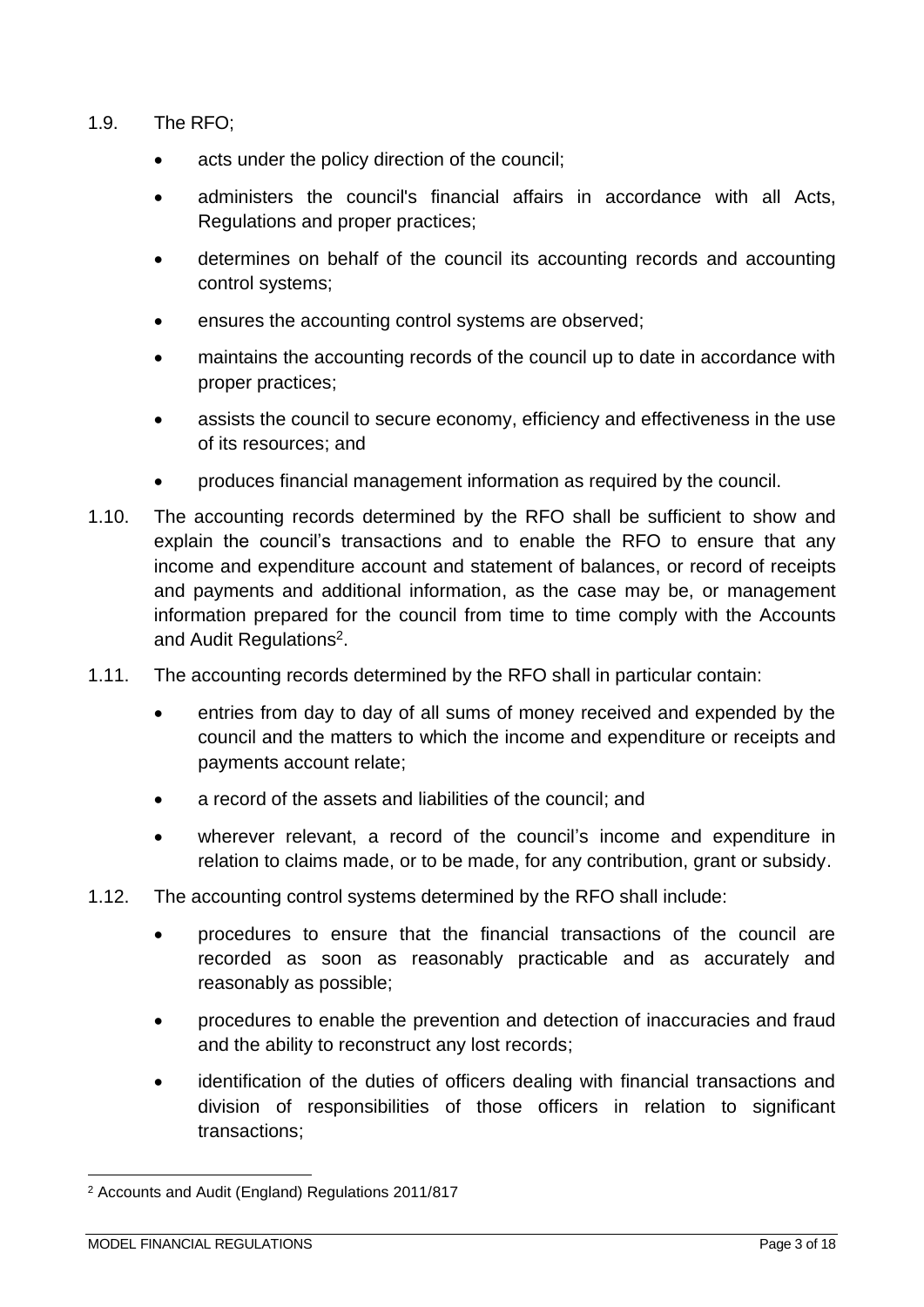- procedures to ensure that uncollectable amounts, including any bad debts are not submitted to the council for approval to be written off except with the approval of the RFO and that the approvals are shown in the accounting records; and
- measures to ensure that risk is properly managed.
- 1.13. The council is not empowered by these Regulations or otherwise to delegate certain specified decisions. In particular any decision regarding:
	- setting the final budget or the precept (council tax requirement):
	- approving accounting statements;
	- approving an annual governance statement;
	- borrowing;
	- writing off bad debts;
	- declaring eligibility for the General Power of Competence; and
	- addressing recommendations in any report from the internal or external auditors,

shall be a matter for the full council only.

- 1.14. In addition the council must:
	- determine and keep under regular review the bank mandate for all council bank accounts;
	- approve any grant or a single commitment in excess of [£5,000]; and
	- in respect of the annual salary for any employee have regard to recommendations about annual salaries of employees made by the relevant committee in accordance with its terms of reference.
- 1.15. In these financial regulations, references to the Accounts and Audit Regulations or 'the regulations' shall mean the regulations issued under the provisions of section 27 of the Audit Commission Act 1998, or any superseding legislation, and then in force unless otherwise specified.

In these financial regulations the term 'proper practice' or 'proper practices' shall refer to guidance issued in *Governance and Accountability for Local Councils - a Practitioners' Guide (England)* issued by the Joint Practitioners Advisory Group (JPAG), available from the websites of NALC and the Society for Local Council Clerks (SLCC).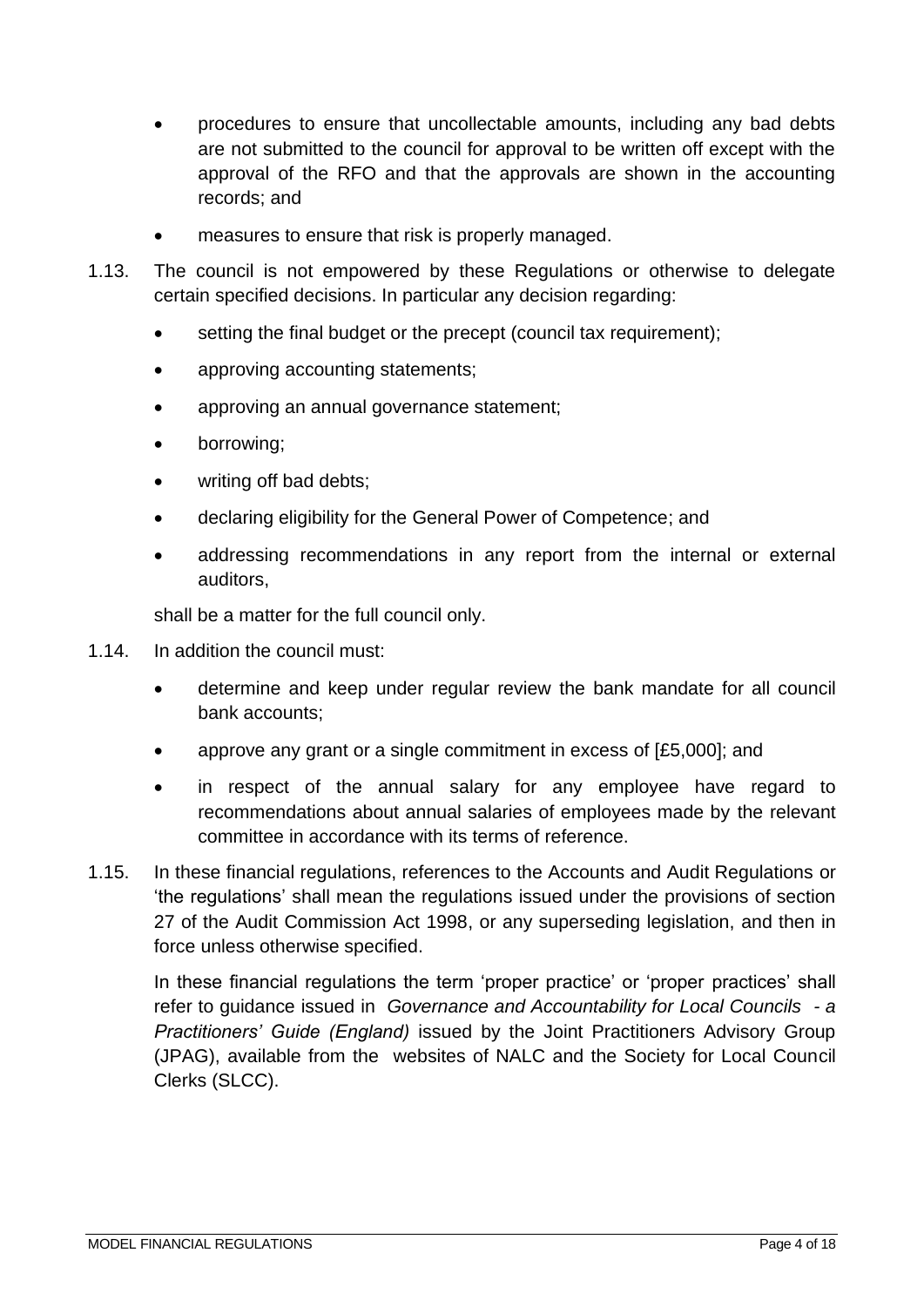## <span id="page-4-0"></span>**2. ACCOUNTING AND AUDIT (INTERNAL AND EXTERNAL)**

- 2.1. All accounting procedures and financial records of the council shall be determined by the RFO in accordance with the Accounts and Audit Regulations, appropriate guidance and proper practices.
- 2.2. On a regular basis, at least once in each quarter, and at each financial year end, a member other than the Chairman [or a cheque signatory] shall be appointed to verify bank reconciliations (for all accounts) produced by the RFO. The member shall sign the reconciliations and the original bank statements (or similar document) as evidence of verification. This activity shall on conclusion be reported, including any exceptions, to and noted by the council.
- 2.3. The RFO shall complete the annual statement of accounts, annual report, and any related documents of the council contained in the Annual Return (as specified in proper practices) as soon as practicable after the end of the financial year and having certified the accounts shall submit them and report thereon to the council within the timescales set by the Accounts and Audit Regulations.
- 2.4. The council shall ensure that there is an adequate and effective system of internal audit of its accounting records, and of its system of internal control in accordance with proper practices. Any officer or member of the council shall make available such documents and records as appear to the council to be necessary for the purpose of the audit and shall, as directed by the council, supply the RFO, internal auditor, or external auditor with such information and explanation as the council considers necessary for that purpose.
- 2.5. The internal auditor shall be appointed by and shall carry out the work in relation to internal controls required by the council in accordance with proper practices.
- 2.6. The internal auditor shall:
	- be competent and independent of the financial operations of the council;
	- report to council in writing, or in person, on a regular basis with a minimum of one annual written report during each financial year;
	- to demonstrate competence, objectivity and independence, be free from any actual or perceived conflicts of interest, including those arising from family relationships; and
	- have no involvement in the financial decision making, management or control of the council.
- 2.7. Internal or external auditors may not under any circumstances:
	- perform any operational duties for the council:
	- initiate or approve accounting transactions; or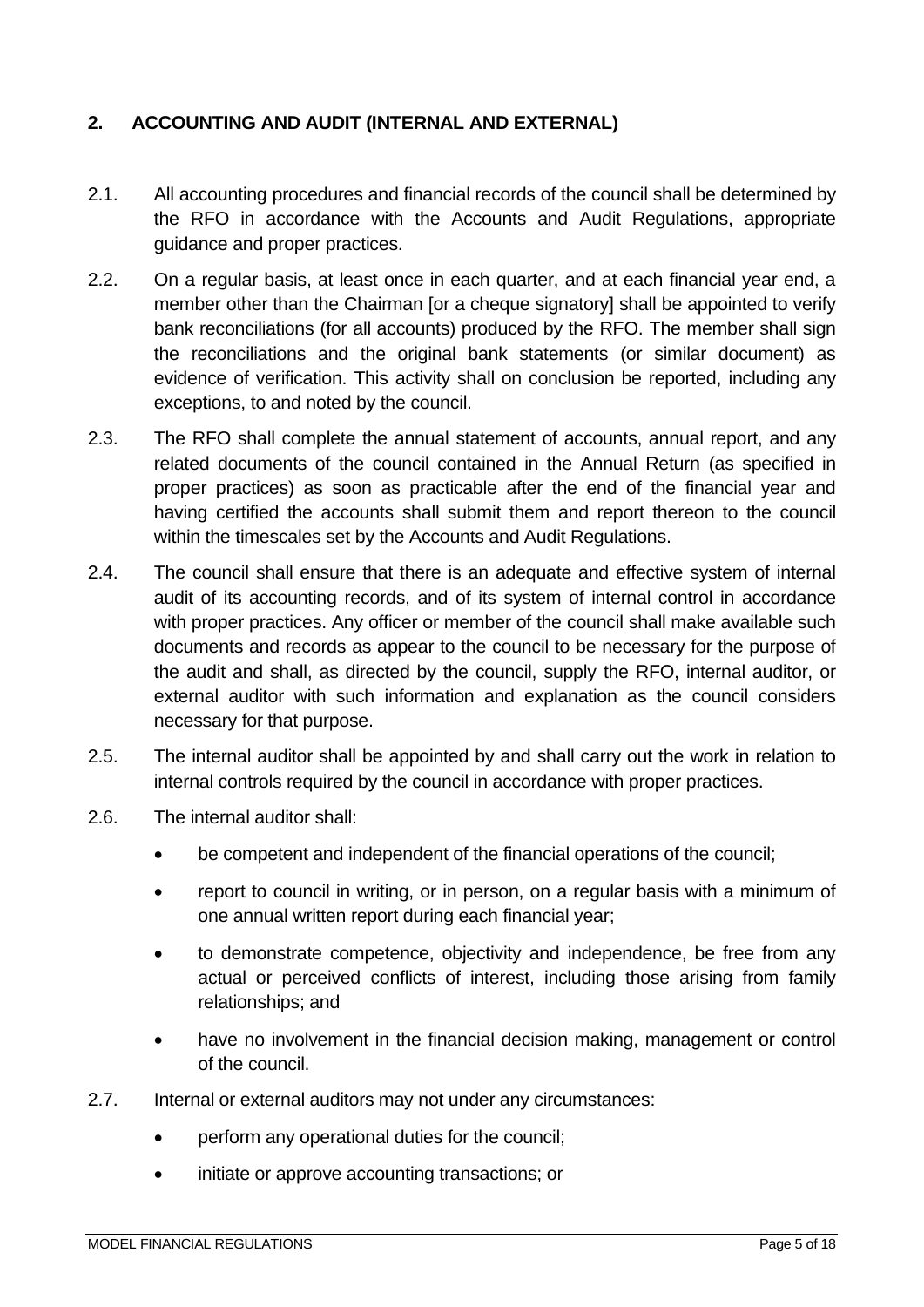- direct the activities of any council employee, except to the extent that such employees have been appropriately assigned to assist the internal auditor.
- 2.8. For the avoidance of doubt, in relation to internal audit the terms 'independent' and 'independence' shall have the same meaning as is described in proper practices.
- 2.9. The RFO shall make arrangements for the exercise of electors' rights in relation to the accounts including the opportunity to inspect the accounts, books, and vouchers and display or publish any notices and statements of account required by Audit Commission Act 1998, or any superseding legislation, and the Accounts and Audit Regulations.
- 2.10. The RFO shall, without undue delay, bring to the attention of all councillors any correspondence or report from internal or external auditors.

## <span id="page-5-0"></span>**3. ANNUAL ESTIMATES (BUDGET) AND FORWARD PLANNING**

- 3.1. The RFO must each year, by no later than January, prepare detailed estimates of all receipts and payments including the use of reserves and all sources of funding for the following financial year in the form of a budget to be considered by the council.
- 3.2. The council shall consider annual budget proposals in relation to the council's forecast of revenue and capital receipts and payments including recommendations for the use of reserves and sources of funding and update the forecast accordingly.
- 3.3. The council shall fix the precept (council tax requirement), and relevant basic amount of council tax to be levied for the ensuing financial year not later than by the end of January each year. The RFO shall issue the precept to the billing authority and shall supply each member with a copy of the approved annual budget.
- 3.4. The approved annual budget shall form the basis of financial control for the ensuing year.

# <span id="page-5-1"></span>**4. BUDGETARY CONTROL AND AUTHORITY TO SPEND**

- 4.1. Expenditure on revenue items may be authorised up to the amounts included for that class of expenditure in the approved budget. This authority is to be determined by:
	- the council for all items over [£500];
	- a duly delegated committee of the council for items over [£200]; or
	- the Clerk, in conjunction with Chairman of Council or Chairman of the appropriate committee, for any items below [£200].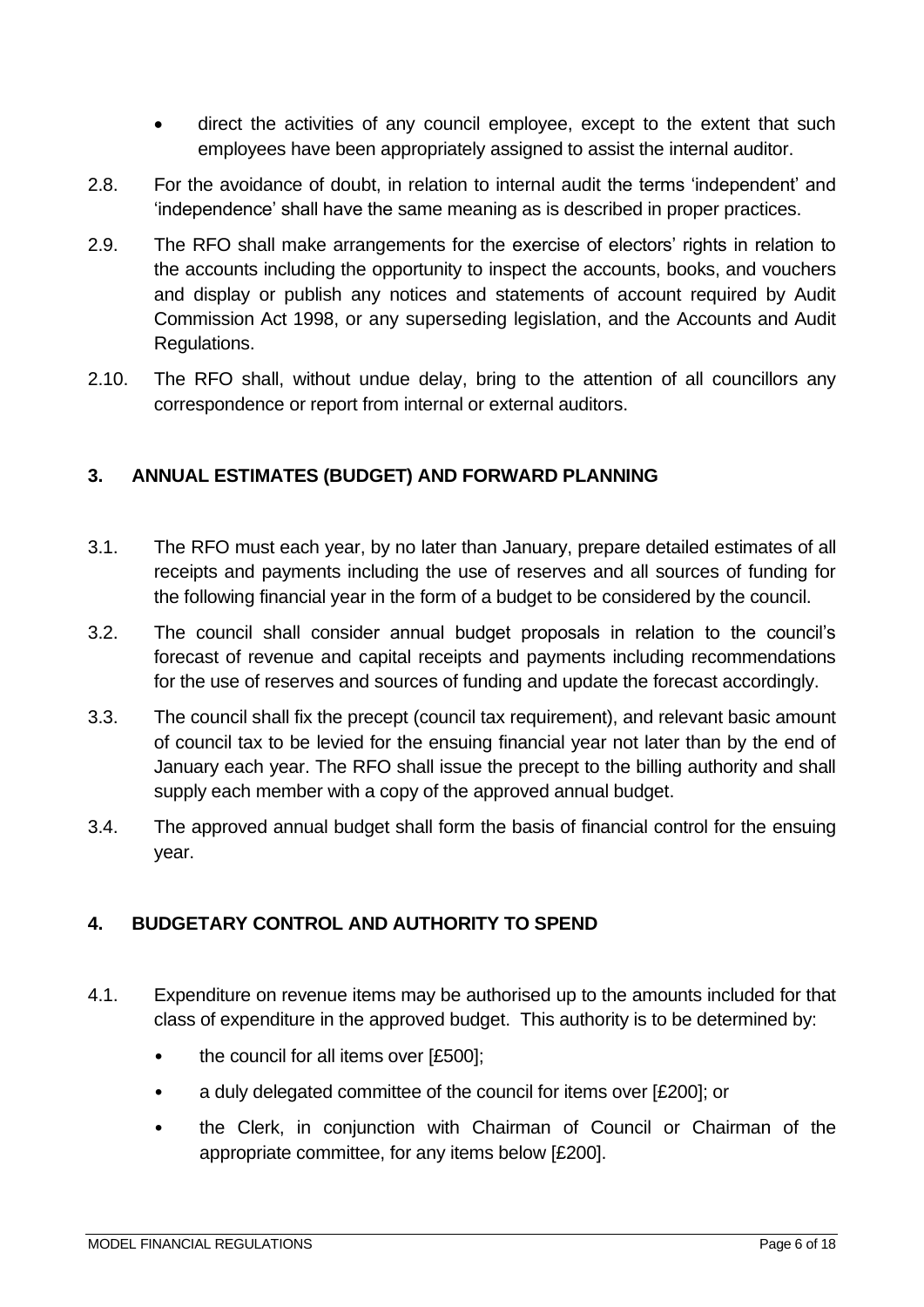Such authority is to be evidenced by a minute or by an authorisation slip duly signed by the Clerk, and where necessary also by the appropriate Chairman.

Contracts may not be disaggregated to avoid controls imposed by these regulations.

- 4.2. No expenditure may be authorised that will exceed the amount provided in the revenue budget for that class of expenditure other than by resolution of the council, or duly delegated committee. During the budget year and with the approval of council having considered fully the implications for public services, unspent and available amounts may be moved to other budget headings or to an earmarked reserve as appropriate ('virement').
- 4.3. Unspent provisions in the revenue or capital budgets for completed projects shall not be carried forward to a subsequent year.
- 4.4. The salary budgets are to be reviewed at least annually in [November for the following financial year and such review shall be evidenced by a hard copy schedule signed by the Clerk and the Chairman of Council or relevant committee. The RFO will inform committees of any changes impacting on their budget requirement for the coming year in good time.
- 4.5. In cases of extreme risk to the delivery of council services, the clerk may authorise revenue expenditure on behalf of the council which in the clerk's judgement it is necessary to carry out. Such expenditure includes repair, replacement or other work, whether or not there is any budgetary provision for the expenditure, subject to a limit of [£500]. The Clerk shall report such action to the chairman as soon as possible and to the council as soon as practicable thereafter.
- 4.6. No expenditure shall be authorised in relation to any capital project and no contract entered into or tender accepted involving capital expenditure unless the council is satisfied that the necessary funds are available and the requisite borrowing approval has been obtained.
- 4.7. All capital works shall be administered in accordance with the council's standing orders and financial regulations relating to contracts.
- 4.8. The RFO shall regularly provide the council with a statement of receipts and payments to date under each head of the budgets, comparing actual expenditure to the appropriate date against that planned as shown in the budget. These statements are to be prepared monthly and shall show explanations of material variances. For this purpose "material" shall be in excess of £100 or 15% of the budget.
- 4.9. Changes in earmarked reserves shall be approved by council as part of the budgetary control process.

#### <span id="page-6-0"></span>**5. BANKING ARRANGEMENTS AND AUTHORISATION OF PAYMENTS**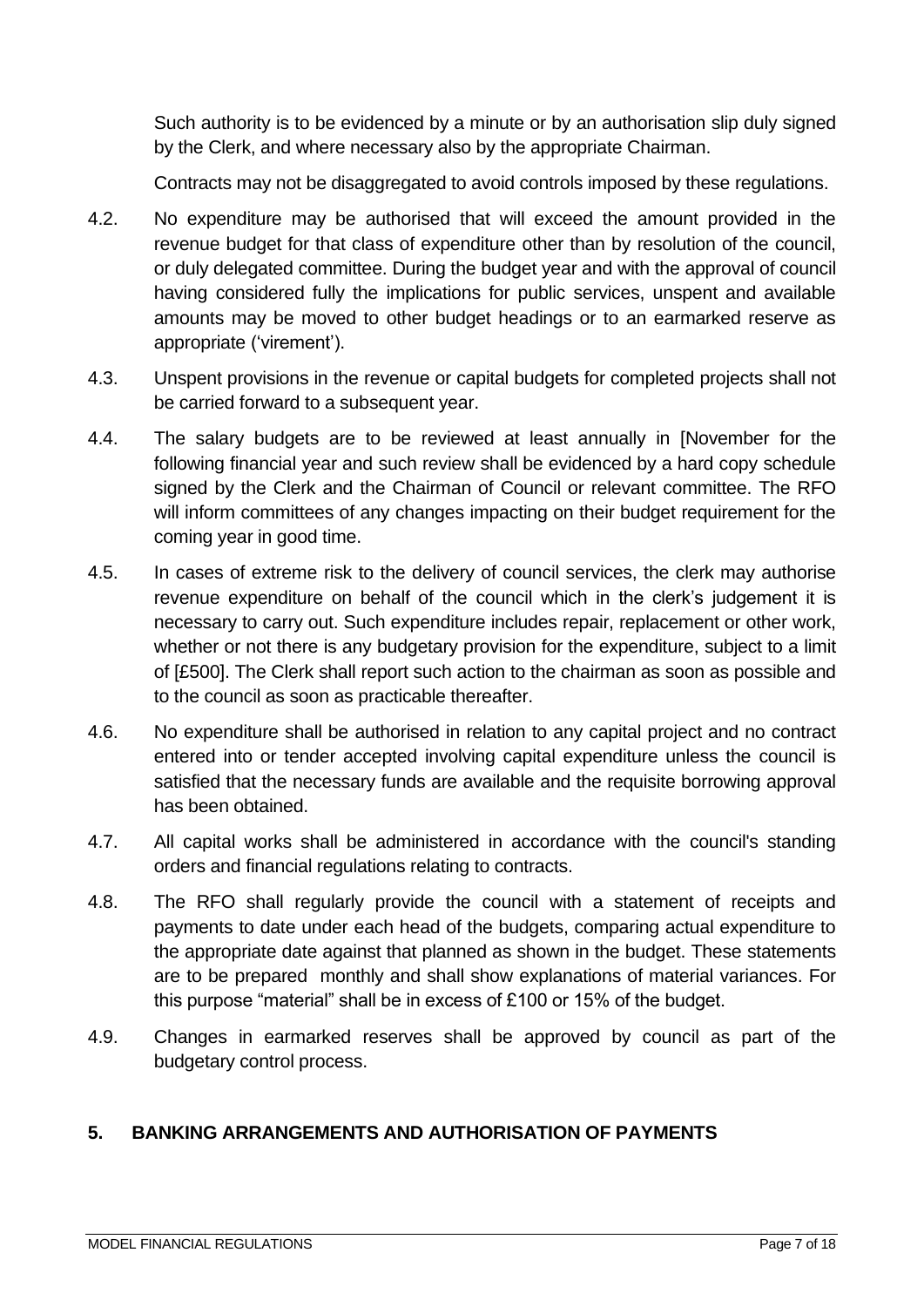- 5.1. The council's banking arrangements, including the bank mandate, shall be made by the RFO and approved by the council; banking arrangements may not be delegated to a committee. They shall be regularly reviewed for safety and efficiency. The RFO shall prepare a schedule of payments requiring authorisation, forming part of the Agenda for the Meeting and, together with the relevant invoices, present the schedule to council []. The council shall review the schedule for compliance and, having satisfied itself shall authorise payment by a resolution of the council. The approved schedule shall be ruled off and initialled by the Chairman of the Meeting. A detailed list of all payments shall be disclosed within or as an attachment to the minutes of the meeting at which payment was authorised. Personal payments (including salaries, wages, expenses and any payment made in relation to the termination of a contract of employment) may be summarised to remove public access to any personal information.
- 5.2. All invoices for payment shall be examined, verified and certified by the RFO to confirm that the work, goods or services to which each invoice relates has been received, carried out, examined and represents expenditure previously approved by the council.
- 5.3. The RFO shall examine invoices for arithmetical accuracy and analyse them to the appropriate expenditure heading. The RFO shall take all steps to pay all invoices submitted, and which are in order, at the next available council [meeting.
- 5.4. The Clerk and RFO shall have delegated authority to authorise the payment of items only in the following circumstances:
	- a) If a payment is necessary to avoid a charge to interest under the Late Payment of Commercial Debts (Interest) Act 1998, and the due date for payment is before the next scheduled Meeting of council, where the Clerk and RFO certify that there is no dispute or other reason to delay payment, provided that a list of such payments shall be submitted to the next appropriate meeting of council [;
	- b) An expenditure item authorised under 5.6 below (continuing contracts and obligations) provided that a list of such payments shall be submitted to the next appropriate meeting of council; or
	- c) fund transfers within the councils banking arrangements up to the sum of [£10,000], provided that a list of such payments shall be submitted to the next appropriate meeting of council [or finance committee].
- 5.5. For each financial year the Clerk and RFO may draw up a list of due payments which arise on a regular basis as the result of a continuing contract, statutory duty, or obligation (such as but not exclusively, Salaries, PAYE and NI, Superannuation Fund and regular maintenance contracts and the like for which council [,or a duly authorised committee,] may authorise payment for the year provided that the requirements of regulation 4.1 (Budgetary Controls) are adhered to, provided also that a list of such payments shall be submitted to the next appropriate meeting of council.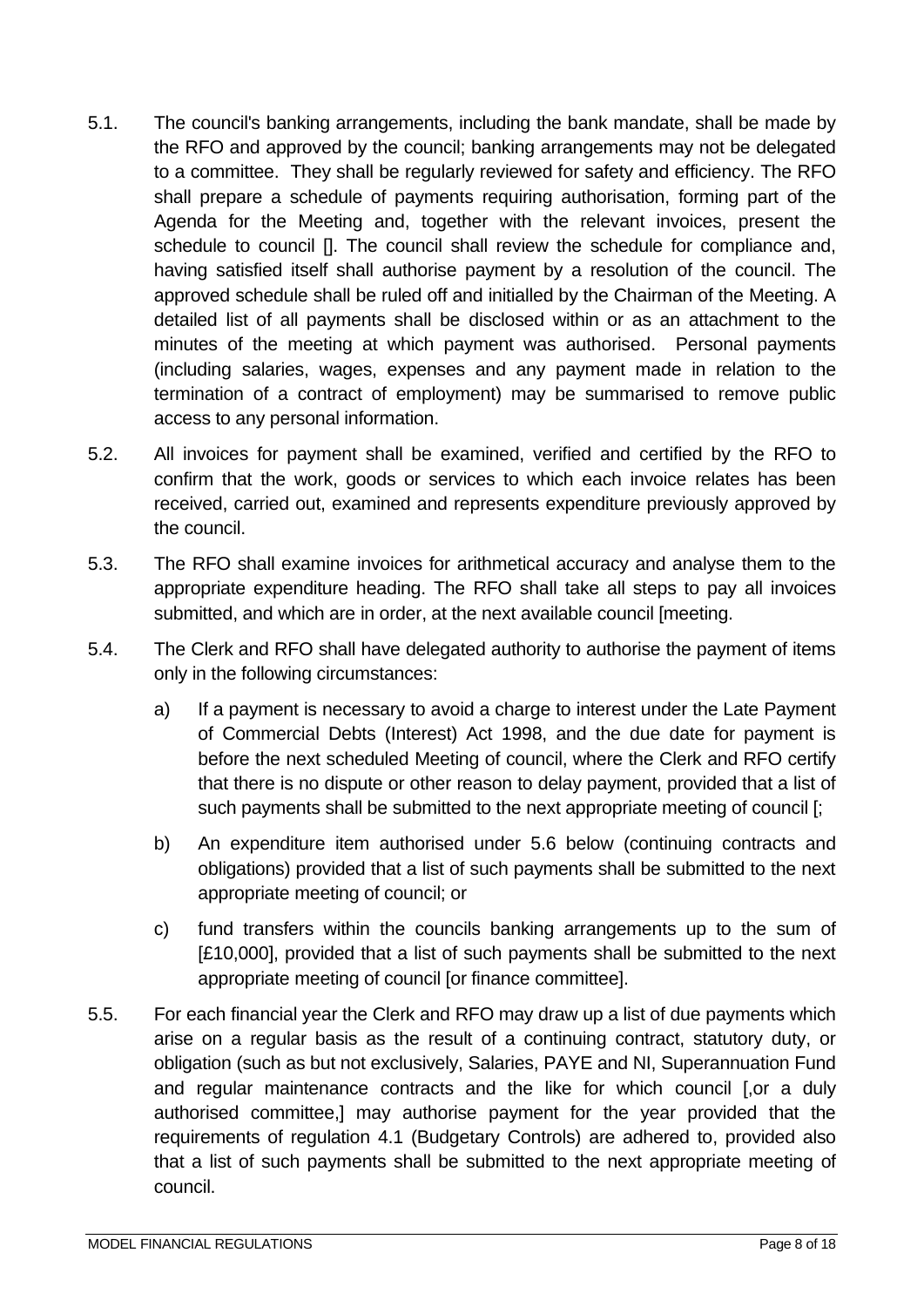- 5.6. A record of regular payments made under 5.5 above shall be drawn up and be signed by two members on each and every occasion when payment is authorised thus controlling the risk of duplicated payments being authorised and / or made.
- 5.7. Members are subject to the Code of Conduct that has been adopted by the council and shall comply with the Code and Standing Orders when a decision to authorise or instruct payment is made in respect of a matter in which they have a disclosable pecuniary or other interest, unless a dispensation has been granted.
- 5.8. The council will aim to rotate the duties of members in these Regulations so that onerous duties are shared out as evenly as possible over time.

# <span id="page-8-0"></span>**6. INSTRUCTIONS FOR THE MAKING OF PAYMENTS**

- 6.1. The council will make safe and efficient arrangements for the making of its payments.
- 6.2. Following authorisation under Financial Regulation 5 above, the council, a duly delegated committee or, if so delegated, the Clerk or RFO shall give instruction that a payment shall be made.
- 6.3. All payments shall be effected by cheque or other instructions to the council's bankers, or otherwise, in accordance with a resolution of council [or duly delegated committee].
- 6.4. Cheques or orders for payment drawn on the bank account in accordance with the schedule as presented to council or committee shall be signed by two member[s] of council in accordance with a resolution instructing that payment. If a member who is also a bank signatory has declared a disclosable pecuniary interest, or has any other interest, in the matter in respect of which the payment is being made, that councillor shall be required to consider Standing Orders, and thereby determine whether it is appropriate and / or permissible to be a signatory to the transaction in question.
- 6.5. To indicate agreement of the details shown on the cheque or order for payment with the counterfoil and the invoice or similar documentation, the signatories shall each also initial the cheque counterfoil.
- 6.6. Cheques or orders for payment shall not normally be presented for signature other than at a council or committee meeting (including immediately before or after such a meeting). Any signatures obtained away from such meetings shall be reported to the council at the next convenient meeting.
- 6.7. If thought appropriate by the council, payment for utility supplies (energy, telephone and water) and any National Non-Domestic Rates may be made by variable direct debit provided that the instructions are signed by two members and any payments are reported to council as made. The approval of the use of a variable direct debit shall be renewed by resolution of the council at least every two years.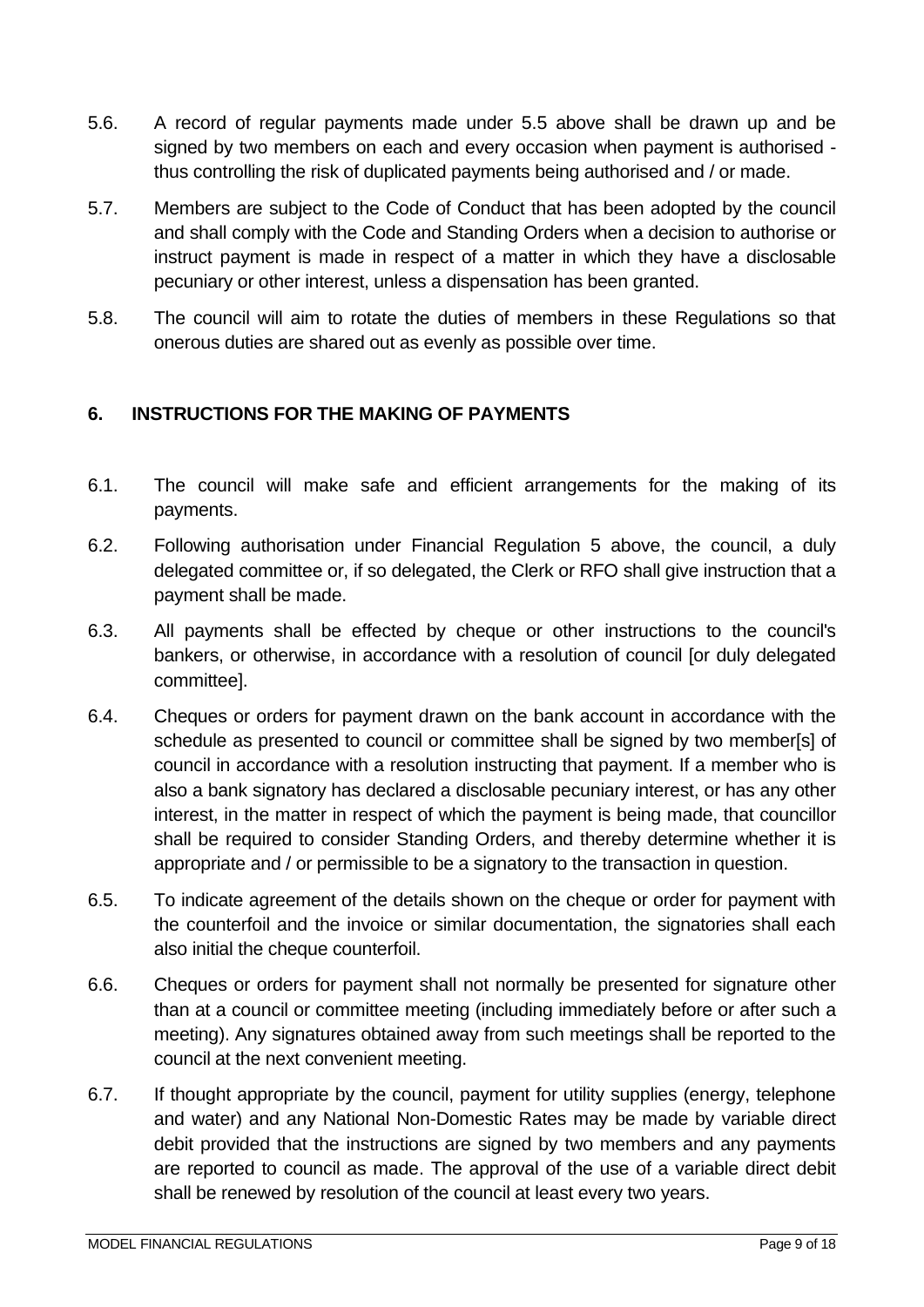- 6.8. If thought appropriate by the council, payment for certain items (principally salaries) may be made by banker's standing order provided that the instructions are signed, or otherwise evidenced by two members are retained and any payments are reported to council as made. The approval of the use of a banker's standing order shall be renewed by resolution of the council at least every two years.
- 6.9. If thought appropriate by the council, payment for certain items may be made by BACS or CHAPS methods provided that the instructions for each payment are signed, or otherwise evidenced, by two authorised bank signatories are retained and any payments are reported to council as made. The approval of the use of BACS or CHAPS shall be renewed by resolution of the council at least every two years.
- 6.10. If thought appropriate by the council payment for certain items may be made by internet banking transfer provided evidence is retained showing which members approved the payment.
- 6.11. Where a computer requires use of a personal identification number (PIN) or other password(s), for access to the council's records on that computer, a note shall be made of the PIN and Passwords and shall be handed to and retained by the Chairman of Council in a sealed dated envelope. This envelope may not be opened other than in the presence of two other councillors. After the envelope has been opened, in any circumstances, the PIN and / or passwords shall be changed as soon as practicable. The fact that the sealed envelope has been opened, in whatever circumstances, shall be reported to all members immediately and formally to the next available meeting of the council. This will not be required for a member's personal computer used only for remote authorisation of bank payments.
- 6.12. No employee or councillor shall disclose any PIN or password, relevant to the working of the council or its bank accounts, to any person not authorised in writing by the council or a duly delegated committee.
- 6.13. Regular back-up copies of the records on any computer shall be made and shall be stored securely away from the computer in question. The Clerk will be sent a regular backup of the finance records on the RFO's computer.
- 6.14. The council, and any members using computers for the council's financial business, shall ensure that anti-virus, anti-spyware and firewall, software with automatic updates, together with a high level of security, is used.
- 6.15. Where internet banking arrangements are made with any bank, the RFO shall be appointed as the Service Administrator. The bank mandate approved by the council shall identify a number of councillors who will be authorised to approve transactions on those accounts. The bank mandate will state clearly the amounts of payments that can be instructed by the use of the Service Administrator alone, or by the Service Administrator with a stated number of approvals.
- 6.16. Access to any internet banking accounts will be directly to the access page (which may be saved under "favourites"), and not through a search engine or e-mail link. Remembered or saved passwords facilities must not be used on any computer used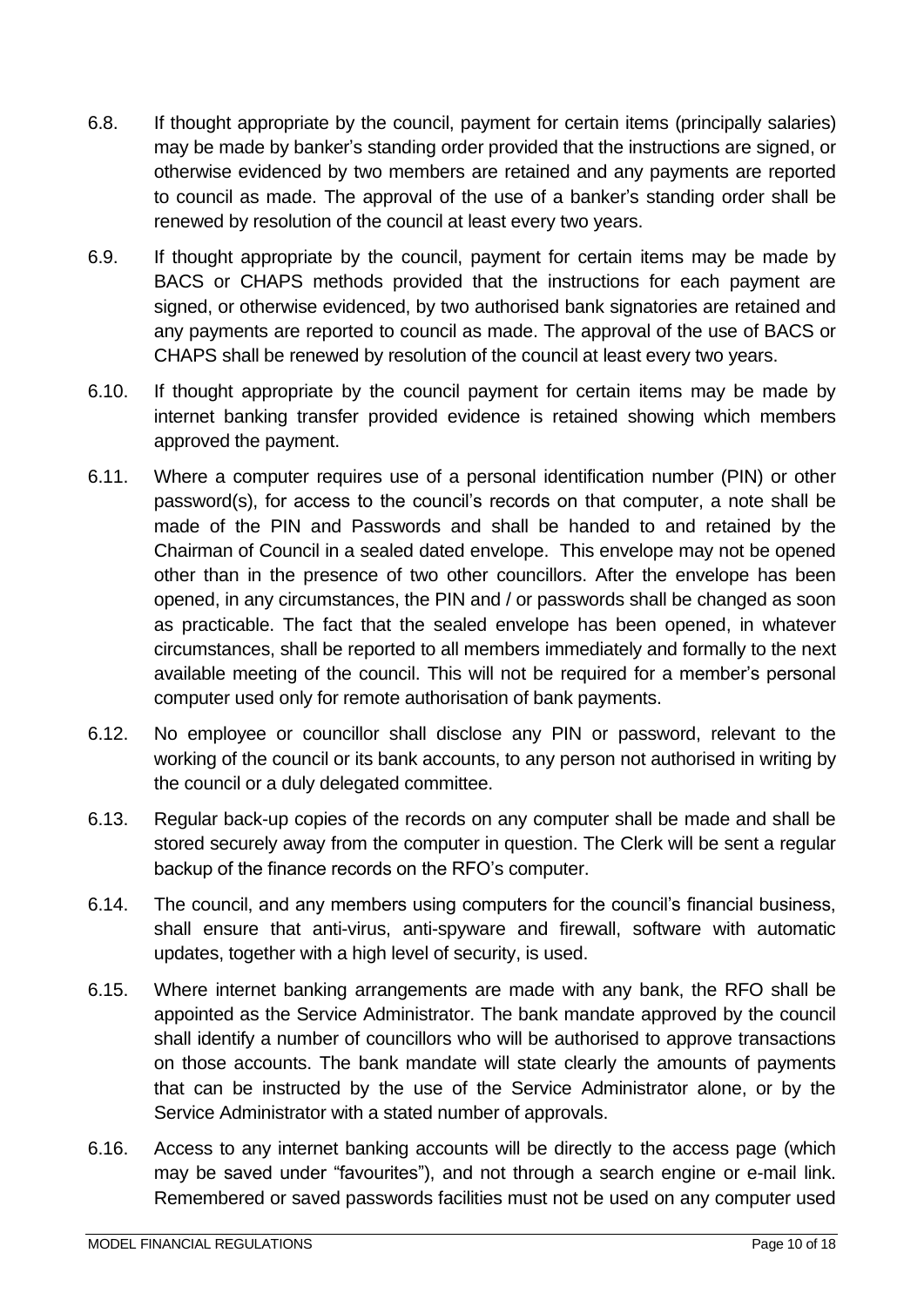for council banking work. Breach of this Regulation will be treated as a very serious matter under these regulations.

- 6.17. Changes to account details for suppliers, which are used for internet banking may only be changed on written hard copy notification by the supplier and supported by hard copy authority for change signed by the RFOI. A programme of regular checks of standing data with suppliers will be followed.
- 6.18. Any Debit Card issued for use will be specifically restricted to the Clerk and the RFO]and will also be restricted to a single transaction maximum value of [£500] unless authorised by council or finance committee in writing before any order is placed.
- 6.19. A pre-paid debit card may be issued to employees with varying limits. These limits will be set by the council. Transactions and purchases made will be reported to the [council] [relevant committee] and authority for topping-up shall be at the discretion of the council]
- 6.20. Any corporate credit card or trade card account opened by the council will be specifically restricted to use by the Clerk and RFO]and shall be subject to automatic payment in full at each month-end. Personal credit or debit cards of members or staff shall not be used under any circumstances.
- 6.21. The council will not maintain any form of cash float. All cash received must be banked intact. Any payments made in cash by the Clerk or RFO(for example for postage or minor stationery items) shall be refunded on a regular basis, at least quarterly.

# <span id="page-10-0"></span>**7. PAYMENT OF SALARIES**

- 7.1. As an employer, the council shall make arrangements to meet fully the statutory requirements placed on all employers by PAYE and National Insurance legislation. The payment of all salaries shall be made in accordance with payroll records and the rules of PAYE and National Insurance currently operating, and salary rates shall be as agreed by council, or duly delegated committee.
- 7.2. Payment of salaries and payment of deductions from salary such as may be required to be made for tax, national insurance and pension contributions, or similar statutory or discretionary deductions must be made in accordance with the payroll records and on the appropriate dates stipulated in employment contracts, provided that each payment is reported to the next available council meeting, as set out in these regulations above.
- 7.3. No changes shall be made to any employee's pay, emoluments, or terms and conditions of employment without the prior consent of the council [.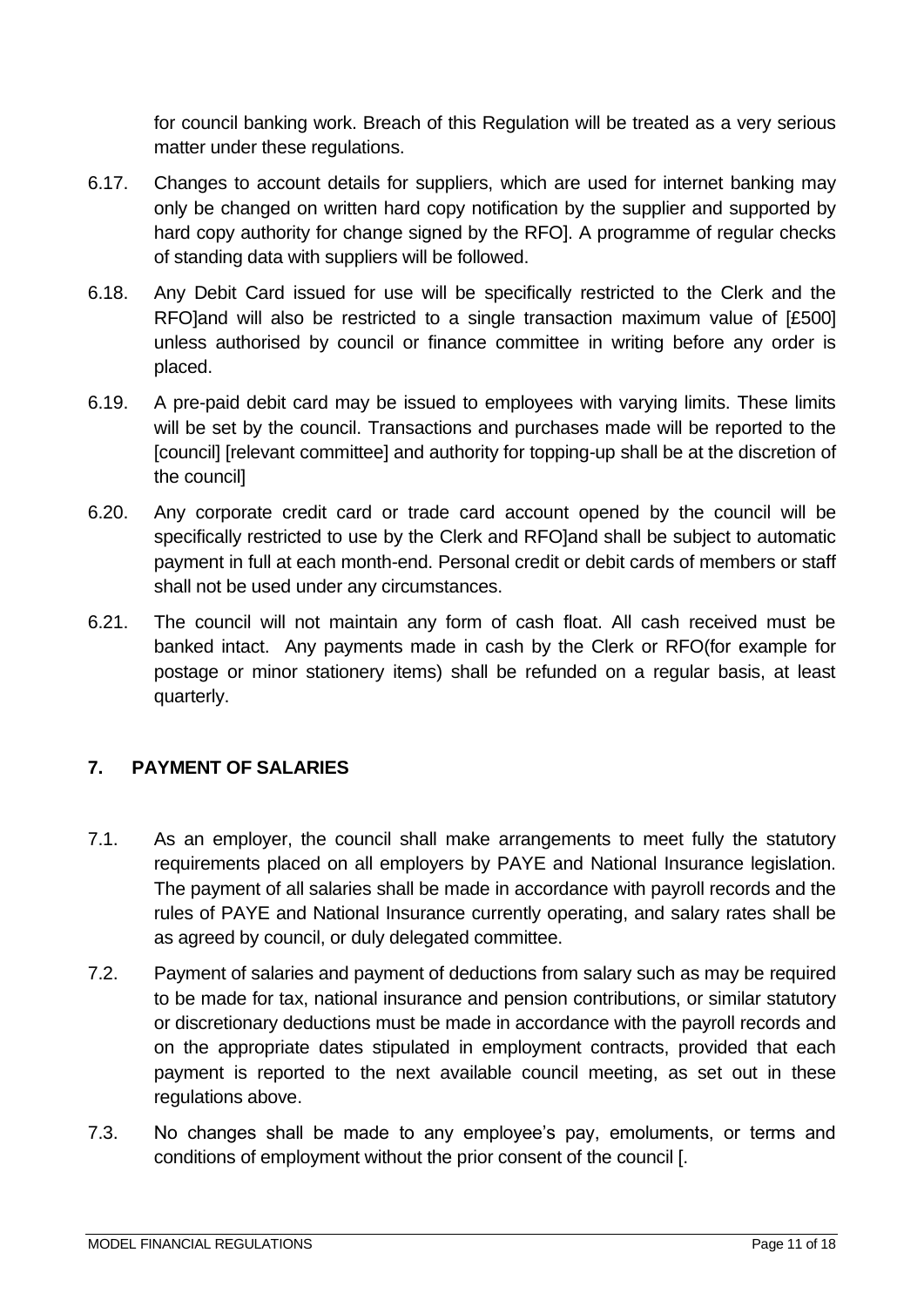- 7.4. Each and every payment to employees of net salary and to the appropriate creditor of the statutory and discretionary deductions may be recorded in a separate confidential record (confidential cash book). This confidential record is not open to inspection or review (under the Freedom of Information Act 2000 or otherwise) other than:
	- a) by any councillor who can demonstrate a need to know;
	- b) by the internal auditor;
	- c) by the external auditor; or
	- d) by any person authorised under Audit Commission Act 1998, or any superseding legislation.
- 7.5. The total of such payments in each calendar month shall be reported with all other payments as made as may be required under these Financial Regulations, to ensure that only payments due for the period have actually been paid.
- 7.6. An effective system of personal performance management should be maintained for the senior officers.
- 7.7. Any termination payments shall be supported by a clear business case and reported to the council. Termination payments shall only be authorised by council.
- 7.8. Before employing interim staff the council must consider a full business case.

# <span id="page-11-0"></span>**8. LOANS AND INVESTMENTS**

- 8.1. All borrowings shall be effected in the name of the council, after obtaining any necessary borrowing approval. Any application for borrowing approval shall be approved by Council as to terms and purpose. The application for borrowing approval, and subsequent arrangements for the loan shall only be approved by full council.
- 8.2. Any financial arrangement which does not require formal borrowing approval from the Secretary of State/ (such as Hire Purchase or Leasing of tangible assets) shall be subject to approval by the full council. In each case a report in writing shall be provided to council in respect of value for money for the proposed transaction.
- 8.3. The council will arrange with the council's banks and investment providers for the sending of a copy of each statement of account to the Chairman of the council at the same time as one is issued to the Clerk or RFO.
- 8.4. All loans and investments shall be negotiated in the name of the council and shall be for a set period in accordance with council policy.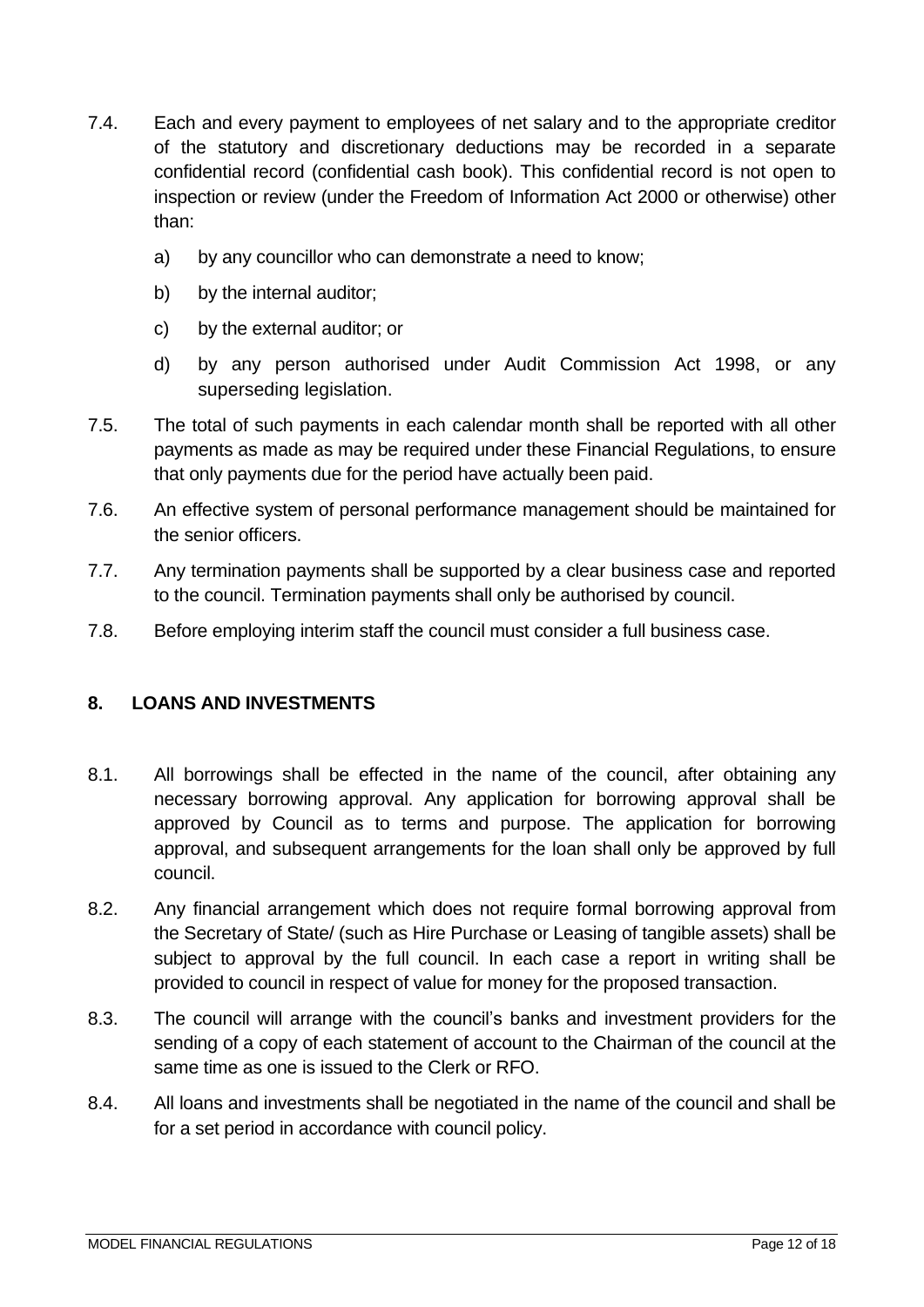- 8.5. The council shall consider the need for an Investment Strategy and Policy which, if drawn up, shall be in accordance with relevant regulations, proper practices and guidance. Any Strategy and Policy shall be reviewed by the council at least annually.
- 8.6. All investments of money under the control of the council shall be in the name of the council.
- 8.7. All investment certificates and other documents relating thereto shall be retained in the custody of the RFO.
- 8.8. Payments in respect of short term or long term investments, including transfers between bank accounts held in the same bank, or branch, shall be made in accordance with Regulation 5 (Authorisation of payments) and Regulation 6 (Instructions for payments).

#### <span id="page-12-0"></span>**9. INCOME**

- 9.1. The collection of all sums due to the council shall be the responsibility of and under the supervision of the RFO.
- 9.2. Particulars of all charges to be made for work done, services rendered or goods supplied shall be agreed annually by the council, notified to the RFO and the RFO shall be responsible for the collection of all accounts due to the council.
- 9.3. The council will review all fees and charges at least annually, following a report of the Clerk.
- 9.4. Any sums found to be irrecoverable and any bad debts shall be reported to the council and shall be written off in the year.
- 9.5. All sums received on behalf of the council shall be banked intact as directed by the RFO. In all cases, all receipts shall be deposited with the council's bankers with such frequency as the RFO considers necessary.
- 9.6. The origin of each receipt shall be entered on the paying-in slip.
- 9.7. Personal cheques shall not be cashed out of money held on behalf of the council.
- 9.8. The RFO shall promptly complete any VAT Return that is required. Any repayment claim due in accordance with VAT Act 1994 section 33 shall be made at least annually coinciding with the financial year end.
- 9.9. Where any significant sums of cash are regularly received by the council, the RFO shall take such steps as are agreed by the council to ensure that more than one person is present when the cash is counted in the first instance, that there is a reconciliation to some form of control such as ticket issues, and that appropriate care is taken in the security and safety of individuals banking such cash.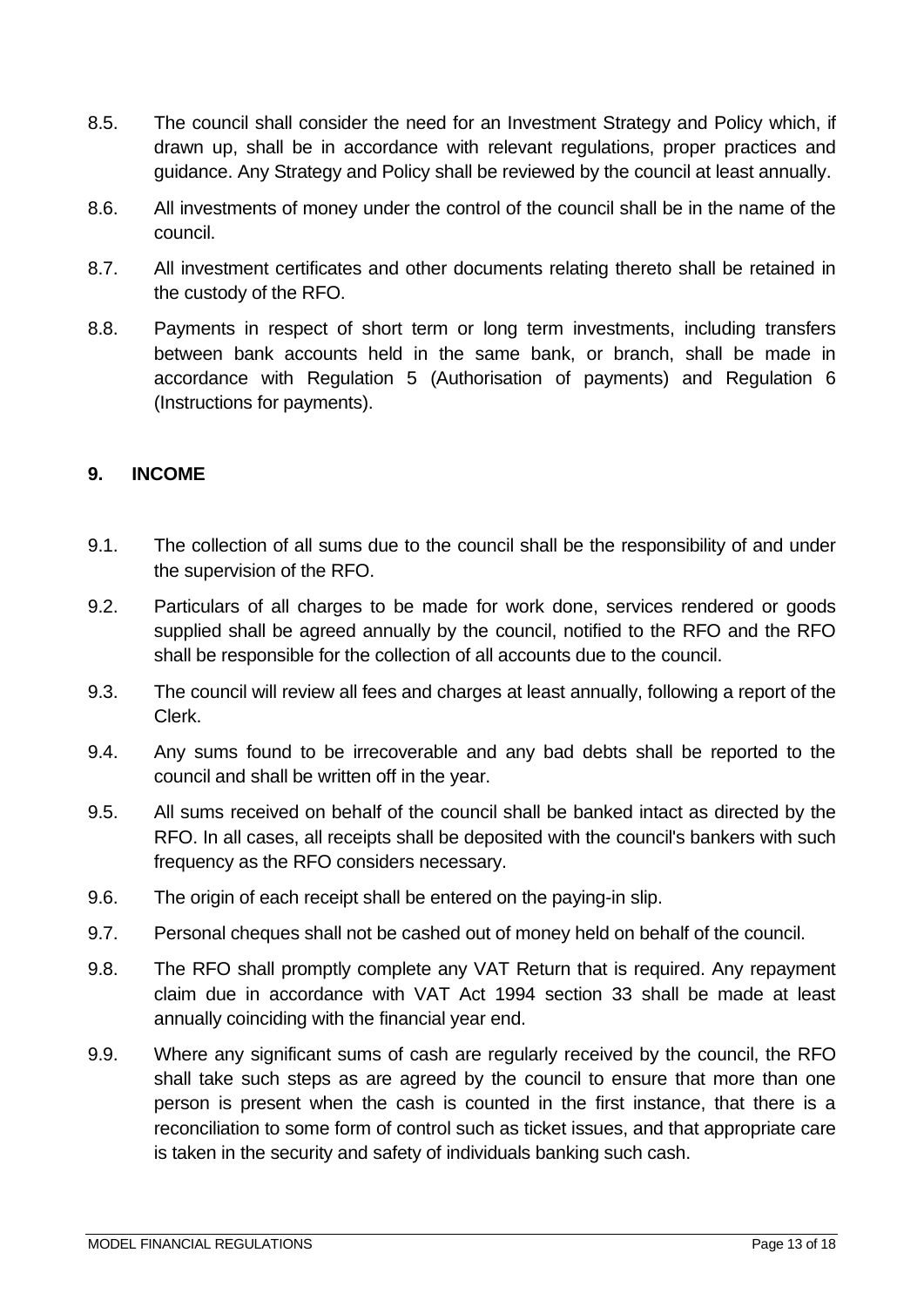## <span id="page-13-0"></span>**10. ORDERS FOR WORK, GOODS AND SERVICES**

- 10.1. An official order or letter shall be issued for all work, goods and services unless a formal contract is to be prepared or an official order would be inappropriate. Copies of orders shall be retained.
- 10.2. Order books shall be controlled by the RFO.
- 10.3. All members and officers are responsible for obtaining value for money at all times. An officer issuing an official order shall ensure as far as reasonable and practicable that the best available terms are obtained in respect of each transaction, usually by obtaining three or more quotations or estimates from appropriate suppliers, subject to any *de minimis* provisions in Regulation 11.1 below.
- 10.4. A member may not issue an official order or make any contract on behalf of the council.
- 10.5. The RFO shall verify the lawful nature of any proposed purchase before the issue of any order, and in the case of new or infrequent purchases or payments, the RFO shall ensure that the statutory authority shall be reported to the meeting at which the order is approved so that the minutes can record the power being used.

# <span id="page-13-1"></span>**11. CONTRACTS**

- 11.1. Procedures as to contracts are laid down as follows:
	- a. Every contract shall comply with these financial regulations, and no exceptions shall be made otherwise than in an emergency provided that this regulation need not apply to contracts which relate to items (i) to (vi) below:
		- i. for the supply of gas, electricity, water, sewerage and telephone services;
		- ii. for specialist services such as are provided by solicitors, accountants, surveyors and planning consultants;
		- iii. for work to be executed or goods or materials to be supplied which consist of repairs to or parts for existing machinery or equipment or plant;
		- iv. for work to be executed or goods or materials to be supplied which constitute an extension of an existing contract by the council;
		- v. for additional audit work of the external auditor up to an estimated value of £- 250 (in excess of this sum the Clerk and RFO shall act after consultation with the Chairman and Vice Chairman of council); and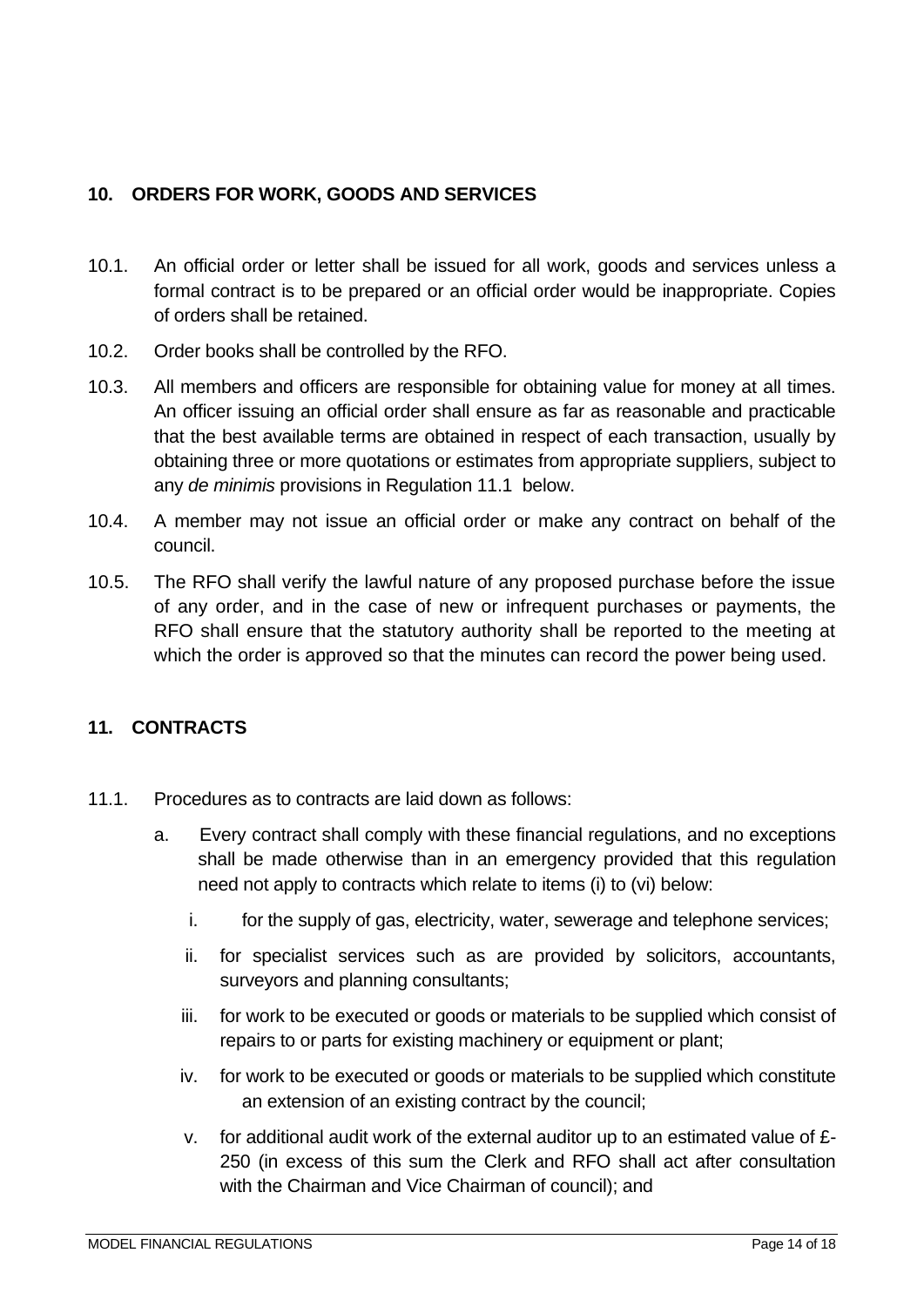- vi. for goods or materials proposed to be purchased which are proprietary articles and / or are only sold at a fixed price.
- b. Where it is intended to enter into a contract exceeding [£60,000] in value for the supply of goods or materials or for the execution of works or specialist services other than such goods, materials, works or specialist services as are excepted as set out in paragraph (a) the Clerk shall invite tenders from at least three firms to be taken from the appropriate approved list.
- c. When applications are made to waive financial regulations relating to contracts to enable a price to be negotiated without competition the reason shall be embodied in a recommendation to the council.
- d. Such invitation to tender shall state the general nature of the intended contract and the Clerk shall obtain the necessary technical assistance to prepare a specification in appropriate cases. The invitation shall in addition state that tenders must be addressed to the Clerk in the ordinary course of post. Each tendering firm shall be supplied with a specifically marked envelope in which the tender is to be sealed and remain sealed until the prescribed date for opening tenders for that contract.
- e. All sealed tenders shall be opened at the same time on the prescribed date by the Clerk in the presence of at least one member of council.
- f. If less than three tenders are received for contracts above £60,000 or if all the tenders are identical the council may make such arrangements as it thinks fit for procuring the goods or materials or executing the works.
- g. Any invitation to tender issued under this regulation shall be subject to the Council's Standing Orders and shall refer to the terms of the Bribery Act 2010.
- h. When it is to enter into a contract of less than [£60,000] in value for the supply of goods or materials or for the execution of works or specialist services other than such goods, materials, works or specialist services as are excepted as set out in paragraph (a) the Clerk or RFO shall obtain 3 quotations (priced descriptions of the proposed supply); where the value is below £3,000 and above £100 the Clerk or RFO shall strive to obtain 3 estimates. Otherwise, Regulation 10 (3) above shall apply.
	- i. The council shall not be obliged to accept the lowest or any tender, quote or estimate.
	- j. Should it occur that the council, or duly delegated committee, does not accept any tender, quote or estimate, the work is not allocated and the council requires further pricing, provided that the specification does not change, no person shall be permitted to submit a later tender, estimate or quote who was present when the original decision making process was being undertaken.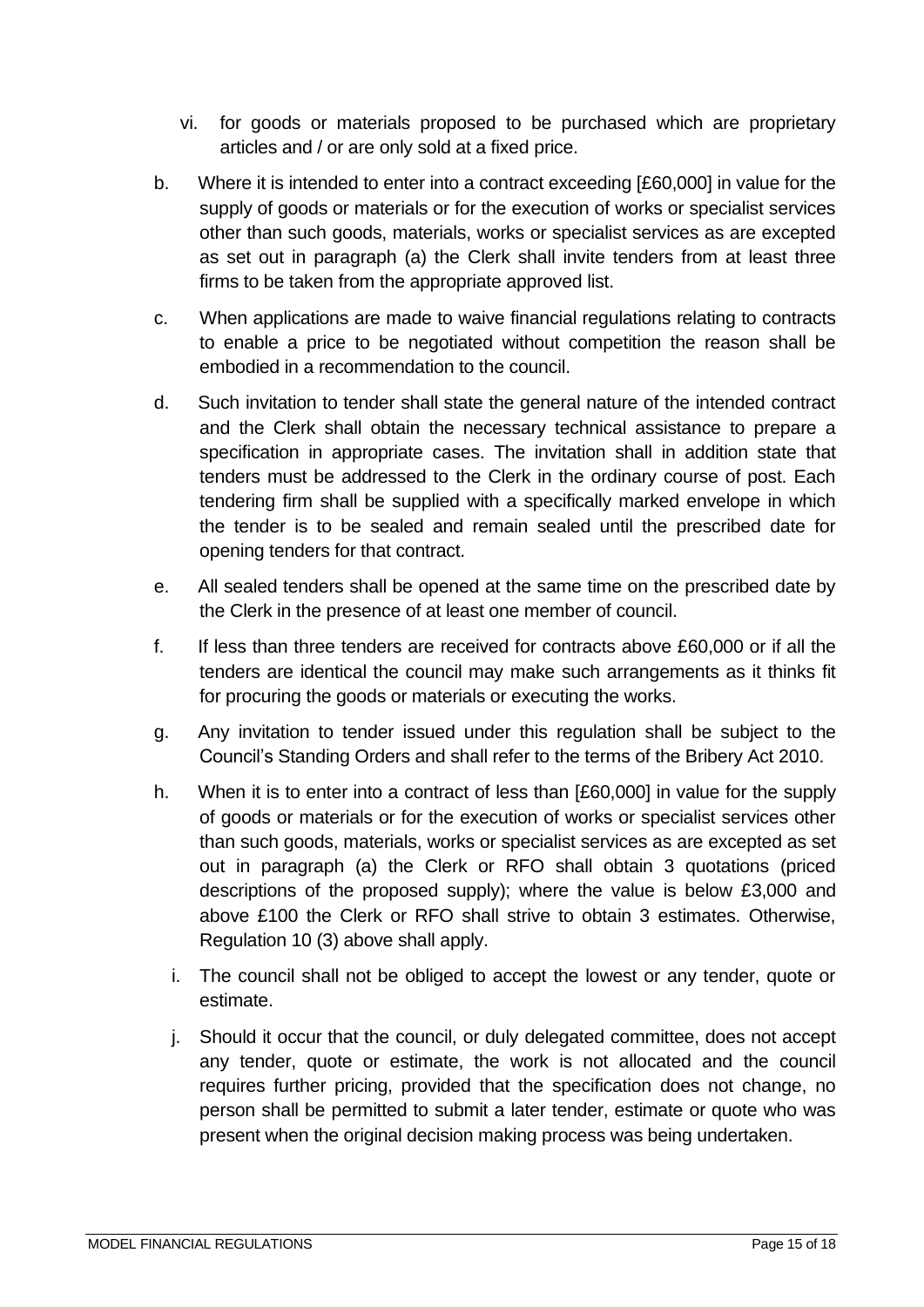k. The European Union Procurement Directive shall apply and the terms of the Public Contracts Regulations 2006 and the Utilities Contracts Regulations 2006 including thresholds shall be followed.

## <span id="page-15-0"></span>**12. PAYMENTS UNDER CONTRACTS FOR BUILDING OR OTHER CONSTRUCTION WORKS**

- 12.1. Payments on account of the contract sum shall be made within the time specified in the contract by the RFO upon authorised certificates of the architect or other consultants engaged to supervise the contract (subject to any percentage withholding as may be agreed in the particular contract).
- 12.2. Where contracts provide for payment by instalments the RFO shall maintain a record of all such payments. In any case where it is estimated that the total cost of work carried out under a contract, excluding agreed variations, will exceed the contract sum of 5% or more a report shall be submitted to the council.
- 12.3. Any variation to a contract or addition to or omission from a contract must be approved by the council and Clerk to the contractor in writing, the council being informed where the final cost is likely to exceed the financial provision.

# <span id="page-15-1"></span>**13. ASSETS, PROPERTIES AND ESTATES**

- 13.1. The Clerk shall make appropriate arrangements for the custody of all title deeds and Land Registry Certificates of properties held by the council. The RFO shall ensure a record is maintained of all properties held by the council, recording the location, extent, plan, reference, purchase details, nature of the interest, tenancies granted, rents payable and purpose for which held in accordance with Accounts and Audit Regulations.
- 13.2. No tangible moveable property shall be purchased or otherwise acquired, sold, leased or otherwise disposed of, without the authority of the council, together with any other consents required by law, save where the estimated value of any one item of tangible movable property does not exceed [£250].
- 13.3. No real property (interests in land) shall be sold, leased or otherwise disposed of without the authority of the council, together with any other consents required by law, In each case a report in writing shall be provided to council in respect of valuation and surveyed condition of the property (including matters such as planning permissions and covenants) together with a proper business case (including an adequate level of consultation with the electorate).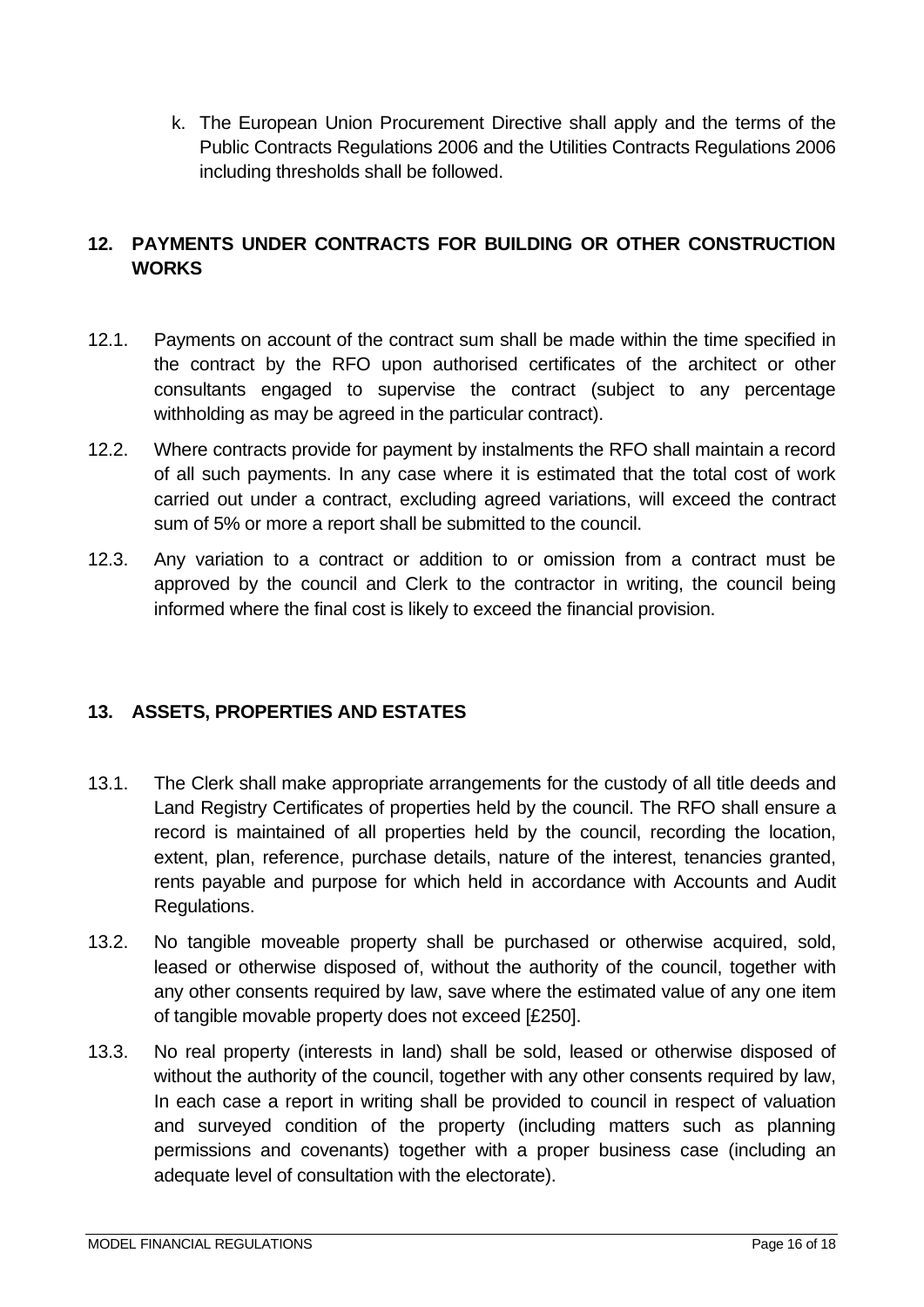- 13.4. No real property (interests in land) shall be purchased or acquired without the authority of the full council. In each case a report in writing shall be provided to council in respect of valuation and surveyed condition of the property (including matters such as planning permissions and covenants) together with a proper business case (including an adequate level of consultation with the electorate).
- 13.5. Subject only to the limit set in Reg. 14.2 above, no tangible moveable property shall be purchased or acquired without the authority of the full council. In each case a report in writing shall be provided to council with a full business case.
- 13.6. The RFO shall ensure that an appropriate and accurate Register of Assets and Investments is kept up to date. The continued existence of tangible assets shown in the Register shall be verified at least annually, possibly in conjunction with a health and safety inspection of assets.

#### <span id="page-16-0"></span>**14. INSURANCE**

- 14.1. Following the annual risk assessment (per Financial Regulation 17), the RFO shall effect all insurances and negotiate all claims on the council's insurers in consultation with the Clerk.
- 14.2. The Clerk shall give prompt notification to the RFO of all new risks, properties or vehicles which require to be insured and of any alterations affecting existing insurances.
- 14.3. The RFO shall keep a record of all insurances effected by the council and the property and risks covered thereby and annually review it.
- 14.4. The RFO shall be notified of any loss liability or damage or of any event likely to lead to a claim, and shall report these to council at the next available meeting.

## **15. All appropriate members and employees of the council shall be included in a suitable form of security or fidelity guarantee insurance which shall cover the maximum risk exposure as determined by the council RISK MANAGEMENT**

- 15.1. The council is responsible for putting in place arrangements for the management of risk. The Clerk with the RFO shall prepare, for approval by the council, risk management policy statements in respect of all activities of the council. Risk policy statements and consequential risk management arrangements shall be reviewed by the council at least annually.
- 15.2. When considering any new activity, the Clerk with the RFO shall prepare a draft risk assessment including risk management proposals for consideration and adoption by the council.